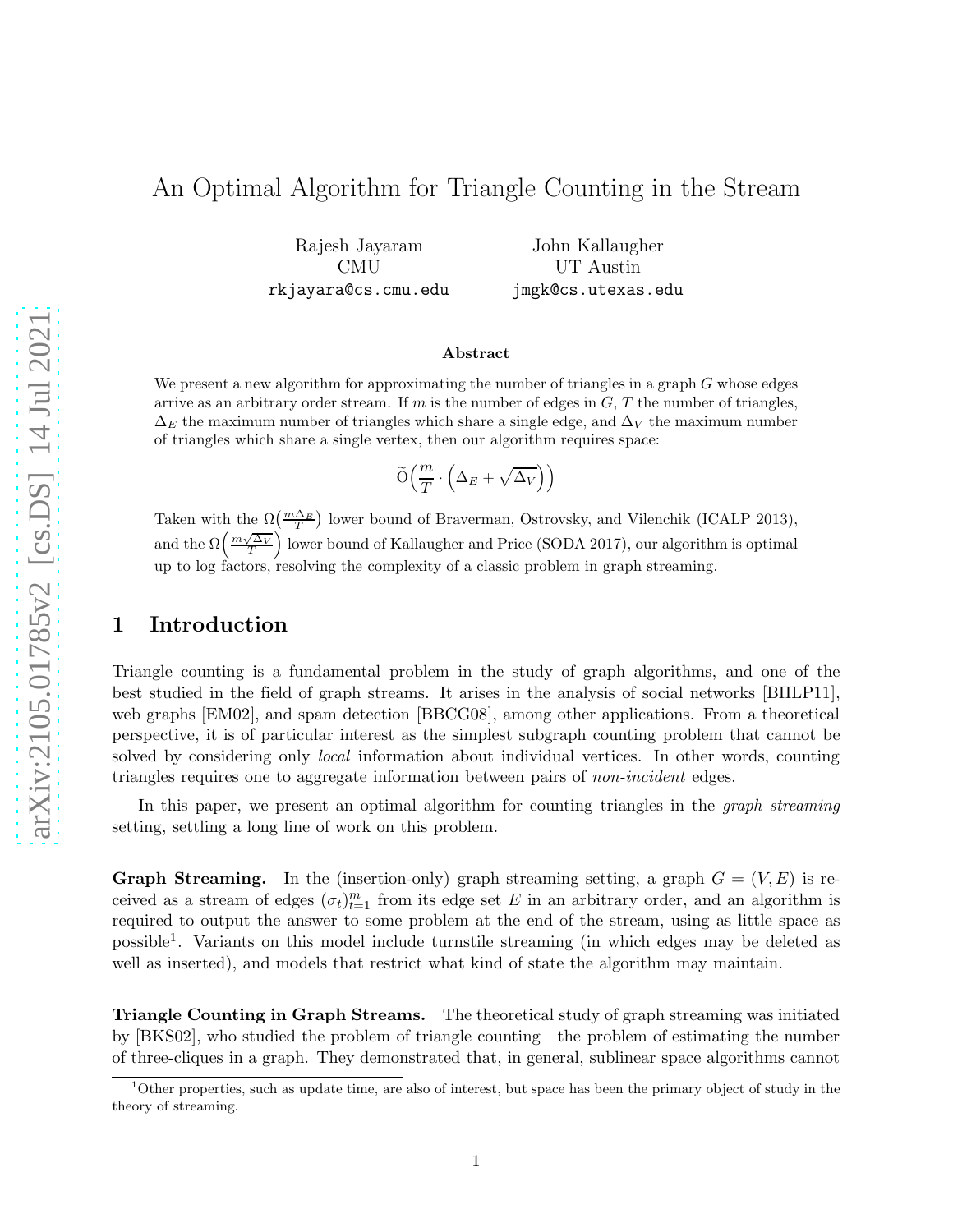exist for this problem; namely, in the worst case any algorithm for triangle counting in a stream must use  $\Omega(n^2)$  bits of space. On the other hand, they also showed that, if one parameterizes in terms of the number of triangles  $T$ , one can often beat this pessimistic lower bound. In particular, they gave an algorithm that uses  $\widetilde{O}\left(\left(\frac{mn}{T}\right)\right)$  $\left(\frac{mn}{T}\right)^3$ ) space to count triangles in a graph with m edges, n vertices, and T triangles, based on streaming algorithms for approximating frequency moments.<sup>[2](#page-1-0)</sup> Of course, it is unreasonable to assume that an algorithm knows the number of triangles  $T$  in advance, as this would make counting superfluous. Instead, it will suffice to have constant factor bounds on the parameters in question.[3](#page-1-1)

Several years later, the upper bound for this problem was improved to  $\tilde{O}(\frac{mn}{T})$  by  $[BFL^+06]$ , while [\[JG05\]](#page-10-0) gave a (non-comparable) algorithm that samples edges and stores neighborhoods of their endpoints in order to find triangles, achieving  $\widetilde{O}\left(\frac{md^2}{T}\right)$ T  $\overline{\phantom{a}}$  space in graphs with maximum degree d. Both algorithms were later subsumed by the  $\widetilde{O}(\frac{md}{T})$  space algorithm of [\[PTTW13\]](#page-10-1).

Additional Graph Parameters for Triangle Counting. Despite the large strides made by the aforementioned algorithms, none of them can achieve sublinear space, even for graphs guaranteed to have as many as  $\Omega(m)$  triangles, without bounding parameters of the graph other than m and T. This feature was shown to be necessary by [\[BOV13\]](#page-9-5), who constructed a family of graphs with either 0 or  $\Omega(m)$  triangles such that distinguishing between the two requires  $\Omega(m)$  space. However, this "hard instance" is an unusual graph—every triangle in it shares a single edge. This motivated the introduction of a new graph parameter  $\Delta_E$ , defined as the maximum number of triangles which share a single edge in G. When one parameterizes in terms of  $\Delta_E$ , the lower bound of [\[BOV13\]](#page-9-5) becomes  $\Omega\left(\frac{m\Delta_E}{T}\right)$ ). As it happens, the maximum degree of graphs in this family is also  $\Delta_E$ , so in particular this proves [\[PTTW13\]](#page-10-1) to be optimal among algorithms parametrized by only  $m, d$ , and T.

The first algorithm to directly take advantage of the new parameter  $\Delta_E$  was given by [\[TKMF09\]](#page-10-2). Their algorithm is simple: keep each edge in the stream independently with probability  $p$ , count the number of triangles  $T'$  in the resulting graph, and output  $T'p^{-3}$ . They show that setting  $p = \mathcal{O}\left(\frac{1}{T^{1/3}} + \frac{\Delta_E}{T}\right)$ ) suffices for an accurate count, and thereby achieve  $\tilde{O}\left(m\left(\frac{1}{T^{1/3}} + \frac{\Delta_E}{T}\right)\right)$  space.

This algorithm has another important feature: it is a *non-adaptive sampling* algorithm whether it keeps an edge it sees does not depend on the contents of the stream before the edge arrives. This means it can naturally handle turnstile streams, streams in which edges may be deleted as well as inserted. In fact, through the use of sketches for  $\ell_0$  sampling (see e.g. [\[CJ19\]](#page-9-6)) such algorithms may be converted into *linear sketches*, which are algorithms that store only a linear function of their input (when considered as a vector in  $\{0,1\}^{\binom{|V|}{2}}$ ).

An improved non-adaptive sampling algorithm was given in [\[PT12\]](#page-10-3), which used the technique of coloring vertices with one of k colors, and keeping all monochromatic edges. This improved the space usage of the algorithm to  $\widetilde{O}\left(m\left(\frac{1}{\sqrt{n}}\right)\right)$  $\left(\frac{1}{T} + \frac{\Delta_E}{T}\right)$ . In [\[KP17\]](#page-10-4), it was shown (in combination with the existing lower bound of [\[BOV13\]](#page-9-5)) that this is optimal, even for insertion-only algorithms—for

<span id="page-1-0"></span><sup>&</sup>lt;sup>2</sup>Here we assume the desired approximation is a multiplicative  $(1 \pm \varepsilon)$  with success probability  $\delta$  for some positive constants  $\varepsilon, \delta$ . For most algorithms mentioned here, including our own, the dependence on non-constant  $\varepsilon, \delta$  will go as  $\varepsilon^{-2} \log \delta^{-1}$ . We use  $\widetilde{O}(\cdot)$  to suppress logarithmic or polylogarithmic factors in the argument.

<span id="page-1-1"></span><sup>&</sup>lt;sup>3</sup>One might hope to use these parameters adaptively, giving an algorithm that uses more space the smaller  $T$ is without needing a lower bound at the start. However, this is in general impossible, as a graph stream with few triangles and a graph stream with many triangles may be indistinguishable until the last few updates.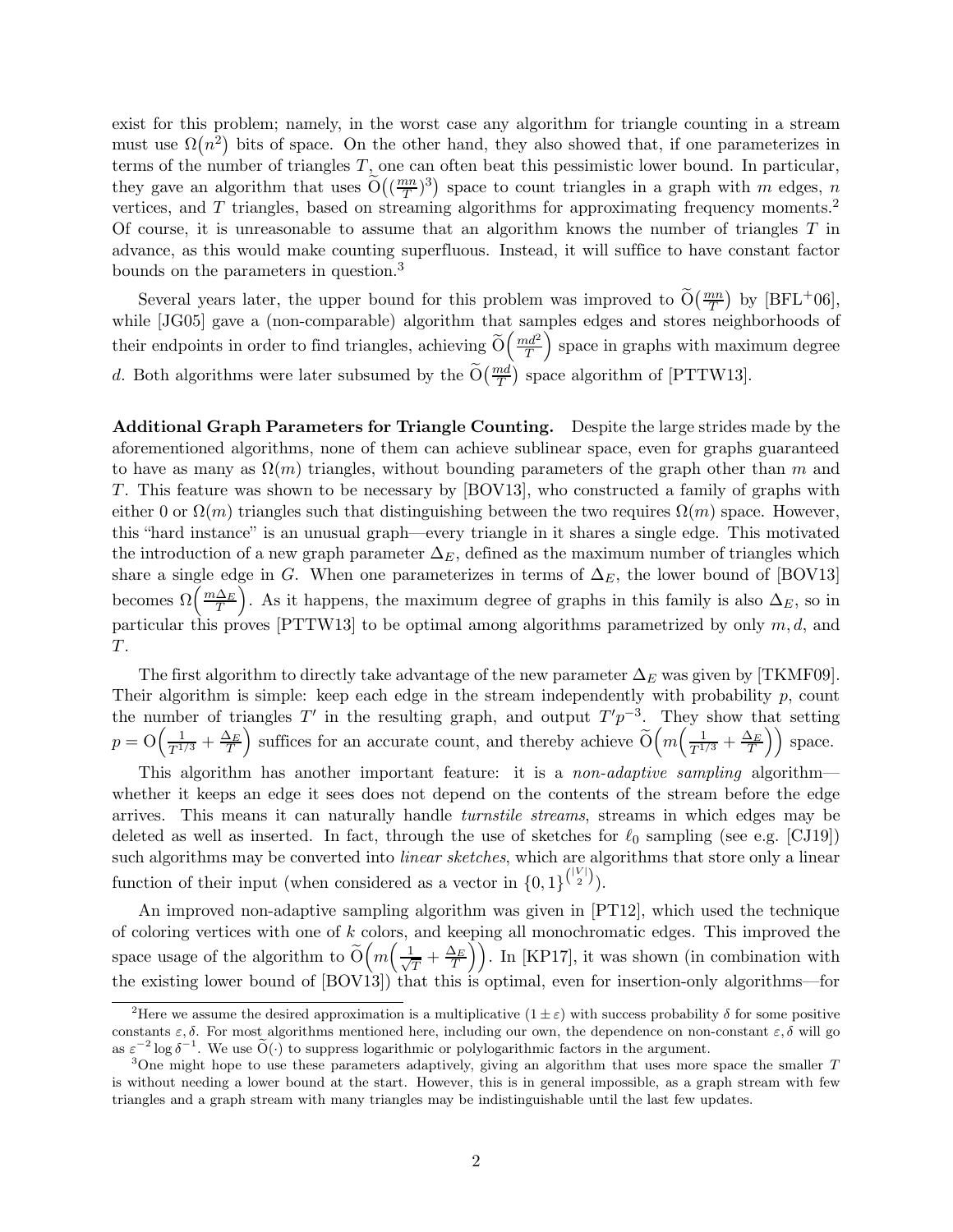| Paper     | Space                                                                                                    | Model            |
|-----------|----------------------------------------------------------------------------------------------------------|------------------|
| [PTTW13]  | $\widetilde{O}(\frac{md}{T})$                                                                            | Insertion-only   |
| [BOV13]   | $\left(\frac{m\Delta_E}{T}\right)$<br>$\Omega($                                                          | Insertion-only   |
| [KP17]    | $m\sqrt{\Delta_V}$<br>Ω                                                                                  | Insertion-only   |
| [PT12]    | $\widetilde{O}\left(m\left(\frac{1}{\sqrt{T}}+\frac{\Delta_E}{T}\right)\right)$                          | Linear Sketching |
| [KP17]    | $\widetilde{O}\left(m\left(\frac{1}{T^{2/3}}+\frac{\sqrt{\Delta_V}}{T}+\frac{\Delta_E}{T}\right)\right)$ | Linear Sketching |
| [KKP18]   | $\frac{m}{T^{2/3}}$                                                                                      | Linear Sketching |
| This work | $\tilde{O}(\frac{m}{T}(\sqrt{\Delta_V}+\Delta_E))$                                                       | Insertion-only   |

Figure 1: Best known upper and lower bounds for triangle counting for insertion-only and linear sketching algorithms.  $m$  is the number of edges,  $T$  the number of triangles,  $d$  the maximum degree, and  $\Delta_E$ ,  $\Delta_V$  are the maximum number of triangles sharing an edge or a vertex respectively. Note that linear sketching upper bounds imply insertion-only upper bounds, while lower bounds are the opposite.

every T up to  $\Omega(m)$ , a family of graphs exist with  $\Delta_E \leq 1$  and either 0 or T triangles, such that  $\Omega\left(\frac{m}{\sqrt{T}}\right)$ space is required to distinguish the two.

However, as with the lower bound of [\[BOV13\]](#page-9-5), the hard instance from [\[KP17\]](#page-10-4) is a rather strange graph: this time every triangle shares a single vertex. Also similarly to the lower bound of [\[BOV13\]](#page-9-5), the bound from [\[KP17\]](#page-10-4) weakens as the maximum number of triangles sharing a single vertex, a parameter denoted by  $\Delta_V$ , is restricted. In this case, when parameterized by  $\Delta_V$ , the lower bound becomes  $\Omega\left(\frac{m\sqrt{\Delta_V}}{T}\right)$  . This was accompanied in [\[KP17\]](#page-10-4) by an algorithm that achieves  $\widetilde{O}\Big(m\Big(\frac{1}{T^{2/3}}+\frac{\sqrt{\Delta_V}}{T}+\frac{\Delta_E}{T}\Big)\Big)$  space, improving on [\[PT12\]](#page-10-3) for graphs with  $\Delta_V = o(T)$ .

Subsequently, it was shown in [\[KKP18\]](#page-10-5) that any linear sketching algorithm for counting triangles requires  $\Omega\left(\frac{m}{T^{2/3}}\right)$ space, even if every triangle is disjoint from every other and therefore  $\Delta_E$  =  $\Delta_V \leq 1$ , and so the [\[KP17\]](#page-10-4) algorithm is optimal among linear sketches. By the turnstile streaminglinear sketching equivalence of [\[LNW14\]](#page-10-6), this suggests that [\[KP17\]](#page-10-4) is also optimal among turnstile streaming algorithms.<sup>[4](#page-2-0)</sup>

However, this leaves open the question of how hard triangle counting is for algorithms that are not required to handle deletions (i.e., the standard "insertion-only" model). We resolve this question (up to a log factor, as with previous optimality results), by giving an optimal algorithm for triangle counting in insertion-only streams.

Our Algorithm. We give a new algorithm for counting triangles in insertion-only graph streams.

<span id="page-2-1"></span>**Theorem 1.1.** For every  $\varepsilon, \delta \in (0, 1)$ , there is an algorithm for insertion-only graph streams that

<span id="page-2-0"></span> $^{4}$ However, the [\[LNW14\]](#page-10-6) equivalence depends on rather stringent conditions that a turnstile algorithm must satisfy. In [\[KP20\]](#page-10-7), it was shown that relaxing these conditions allows turnstile streaming algorithms for triangle counting that are closer to the result of [\[JG05\]](#page-10-0).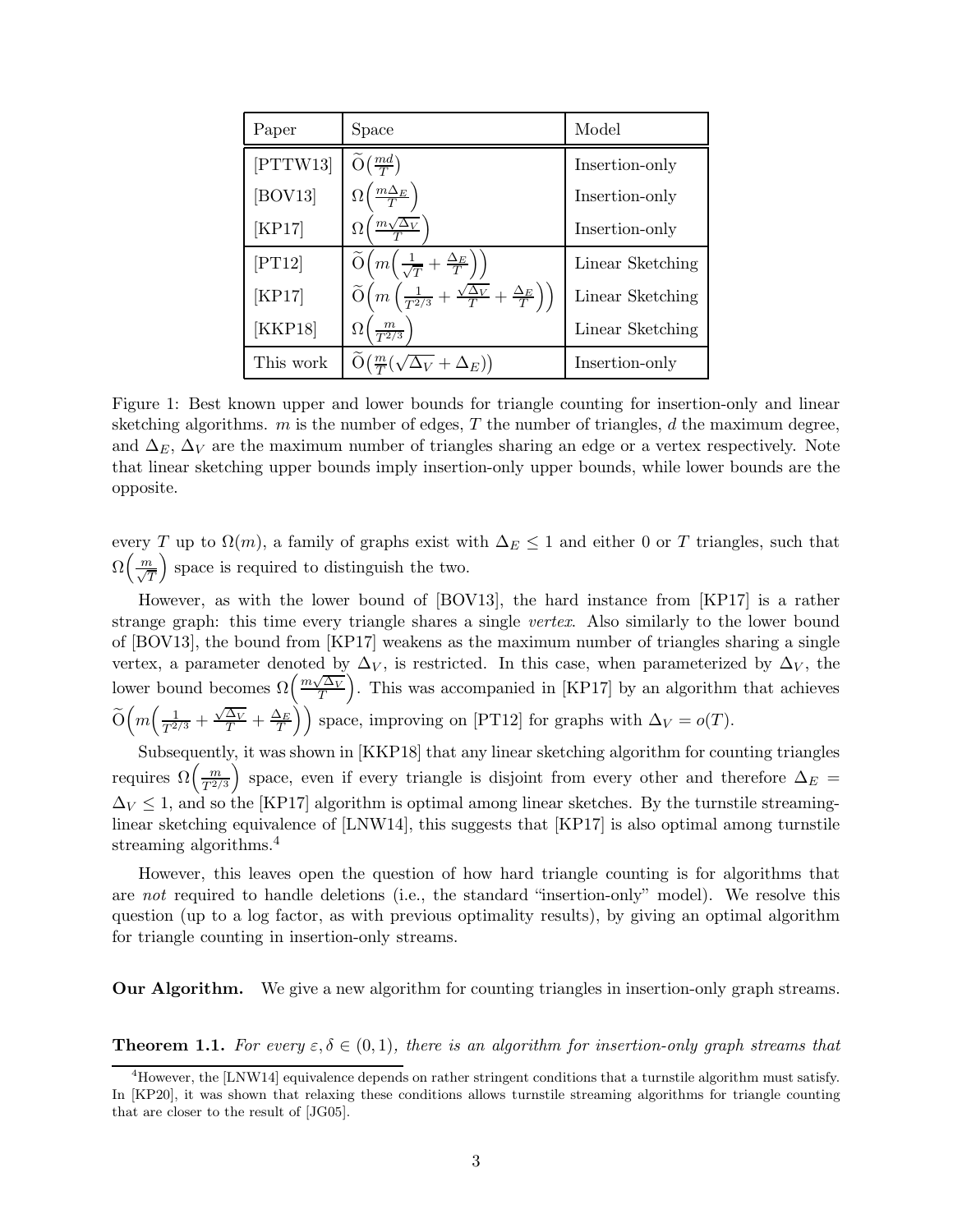approximates the number of triangles in a graph G to  $\varepsilon T$  accuracy with probability  $1 - \delta$ , using

$$
\mathcal{O}\!\left(\frac{m}{T}\!\left(\Delta_E + \sqrt{\Delta_V}\right)\log n\frac{\log\frac{1}{\delta}}{\varepsilon^2}\right)
$$

bits of space, where m is the number of edges in G, T the number of triangles,  $\Delta_E$  the maximum number of triangles which share a single edge, and  $\Delta_V$  the maximum number of triangles which share a single vertex.

This matches, up to a log factor (and for constant  $\varepsilon$ ,  $\delta$ ), the lower bounds of [\[BOV13\]](#page-9-5) and [\[KP17\]](#page-10-4). It subsumes both the algorithm of [\[KP17\]](#page-10-4) and the  $\widetilde{O}(\frac{md}{T})$  algorithm of [\[PTTW13\]](#page-10-1), as in any graph with max degree d, we have  $\Delta_E \leq d$  and  $\Delta_V \leq {d \choose 2}$  $2<sup>d</sup>$ ). This closes the line of work discussed above on the complexity of triangle counting in insertion-only streams.

Other Related Work In the *multi-pass* streaming setting, an algorithm is allowed to pass over the input stream more than once. [\[CJ14\]](#page-9-7) shows multipass algorithms take  $\tilde{\Theta}(m/\sqrt{T})$  space for arbitrary graphs, giving an algorithm for two passes and a lower bound for a constant number of passes. [\[KMPT12\]](#page-10-8) shows a three pass streaming algorithm using  $O(\sqrt{m} + m^{3/2}/T)$  space. [\[BC17\]](#page-9-8) gave a  $O(m^{3/2}/T)$  four pass algorithm.

In the *adjacency-list* model, in which each vertex's list of neighbors is received as a block (and so in particular every edge is seen twice), [\[MVV16\]](#page-10-9) gave a  $O(m/\sqrt{T})$  space one-pass algorithm, while [\[KMPV19\]](#page-10-10) gave  $O(m/T^{2/3})$  space 2-pass algorithm, as well as tight (but conditional on open communication complexity conjectures) lower bounds for both.

The problem has also been studied in the query model, in which case rather than space the concern is minimizing time or query count. While this is a very different setting, similar concerns around mitigating the impact of "heavy" vertices or edges arise. [\[ELRS15\]](#page-9-9) considered triangle counting in this setting, which was extended by [\[ERS18\]](#page-10-11) to general cliques and [\[AKK19\]](#page-9-10) to arbitrary constant-size subgraphs.

### 2 Overview of the Algorithm

At a high-level, many triangle counting algorithms in the literature adhere to the following template: (1) design a sampling scheme to sample triangles, (2) count the number of triangles which survive after this sampling process, (3) rescale the number of empirically sampled triangles by the expected fraction of surviving triangles to obtain an unbiased estimator for T.

As an example, one could sample each edge uniformly with probability  $q$  (this is the approach taken in [\[TKMF09\]](#page-10-2)). Since for a triangle to survive all three of its edges must be sampled, the expected number of triangles that survive is  $Tq^3$ . Thus, rescaling the number of empirically sampled triangles by  $1/q^3$  yields an unbiased estimator. How large must q be to make this estimator accurate? In order to sample even a single triangle we need  $Tq^3 \geq 1$ , so clearly q must be at least  $1/T^{1/3}$ . Moreover, if  $\Delta_E$  is the largest number of triangles that share an edge, there might be as few as  $T/\Delta_E$  "heavy" edges such that sampling a triangle requires sampling at least one of them, and so q must be at least  $\Delta_E/T$ . It turns out that, up to constant factors, this is also sufficient, and so the space needed by this algorithm is  $\widetilde{O}\left(m\left(\frac{1}{T^{1/3}} + \frac{\Delta_E}{T}\right)\right)$  bits.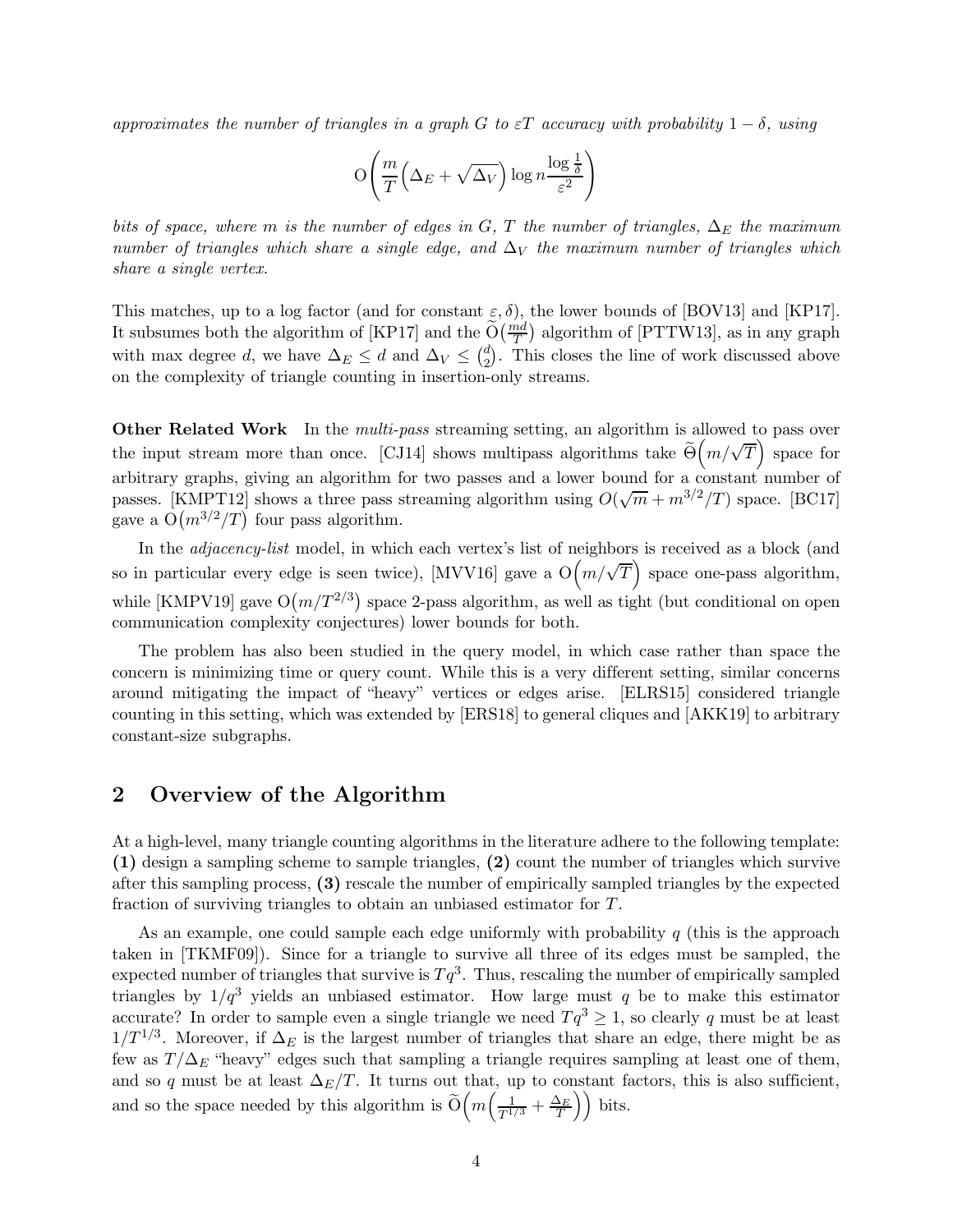The starting point for our algorithm is the following simple observation, which can be seen as an optimization to the sampling algorithm above. Given three edges  $uv, vw, wu \in E$  arriving in a stream in that order, once the first two edges  $uv, vw$  have been sampled and stored, upon seeing the "completing" edge  $wu$ , we will know that the triangle  $uvw$  exists in  $G$ , and may count it immediately—we get the closing edge of each triangle "for free". Now for a single triangle to be sampled, we only need to sample the first two edges, and so the probability of finding any given triangle improves to  $q^2$ , allowing a space complexity of  $\widetilde{O}\left(m\left(\frac{1}{\sqrt{n}}\right)\right)$  $\left(\frac{1}{T} + \frac{m\Delta_E}{T}\right)$ . However, when  $\Delta_V = o(T)$ , this is still weaker than allowed by the  $\Omega(\frac{m}{T}(\sqrt{\Delta_V} + \Delta_E))$  lower bound that results from combining the results of [\[BOV13,](#page-9-5) [KP17\]](#page-10-4).

While the aforementioned algorithm is sub-optimal in general, notice that it does match the lower bounds in the extreme case when  $\Delta V = T$ , and all triangles share a single vertex. On the other hand, when  $\Delta_V$  is smaller, there are more 'fully disjoint'' triangles in the graph. Consequentially, we can afford to subsample by vertices, as now dropping a single vertex cannot lose too large a fraction of our triangles. We may sample vertices uniformly with some probability  $p$ , and deterministically store all edges adjacent to at least one sampled vertex, again counting a triangle whenever we observe an edge wu closing a sampled pair  $uv, vw$ . Each such triangle will be counted iff the "first" vertex v of the triangle is sampled, and these may be divided among as few as  $T/\Delta$ <sub>V</sub> "heavy" vertices, so p must be at least  $\Delta V/T$ . This again turns out to be sufficient, for a space usage of  $\widetilde{O}\left(\frac{m\Delta_V}{T}\right)$ (note that any pair of edges sharing an edge also share a vertex, so  $\Delta_E \leq \Delta_V$ , and thus this does not violate the known lower bounds). While this is an improvement on the aforementioned adaptive edge-sampling scheme for small  $\Delta_V$ , it becomes worse once  $\Delta_V > \sqrt{T}$ .

The crucial insight behind our algorithm is to merge the two aforementioned algorithms with a careful choice of parameterization. Specifically, we sample both edges and vertices, before counting triangles that we see closing our sampled wedges. Specifically, we sample vertices  $v \in V$  in the graph with probability  $p \in (0,1]$ , and then "activate" each edge  $e \in E$  with probability  $q \in (0,1]$ . When an edge  $uv \in E$  arrives in the stream, we store it iff uv is active and at least one of the vertices u or v was sampled. We denote by S the set of all edges stored by the algorithm. Finally, when a closing edge wu arrives that completes a triangle with edges  $uv, vw$  that were previously added to S, we check if the vertex v at the center of the wedge  $uv, vw$  was sampled, and if so we deterministically increment a counter C.

Now observe that, for any given triangle  $uvw$ , the probability that  $uvw$  causes  $C$  to be incremented is exactly  $pq^2$ . Thus, if we output the quantity  $\mathbf{C}/(pq^2)$  at the end of the stream, we obtain an unbiased estimator for the number of triangles in G.

Notice that when  $p = 1$  our algorithm reduces to the simpler edge-sampling algorithm stated above. At the other extreme, when  $q = 1$  our algorithm reduces to the vertex sampling algorithm. Intuitively, our choice of the parameters  $p$  and  $q$  are subject to the same constraints faced by the aforementioned edge- and vertex-sampling algorithms. Firstly, p must be at least  $\Delta_V/T$ , otherwise the algorithm could miss a "heavy" vertex. Furthermore, the product pq must be at least  $\Delta_E/T$ , to avoid missing "heavy" edges, and  $pq^2$  must be at least  $1/T$  to find any triangles at all. Putting these bounds together, it follows that q must be at least max $\left\{\frac{\Delta_E}{\Delta_M}\right\}$  $\frac{\Delta_E}{\Delta_V}, \frac{1}{\sqrt{\Delta}}$  $\Delta_{V}$  $\big\}$ .

As with all the algorithms discussed so far, this turns out to also be sufficient—we demonstrate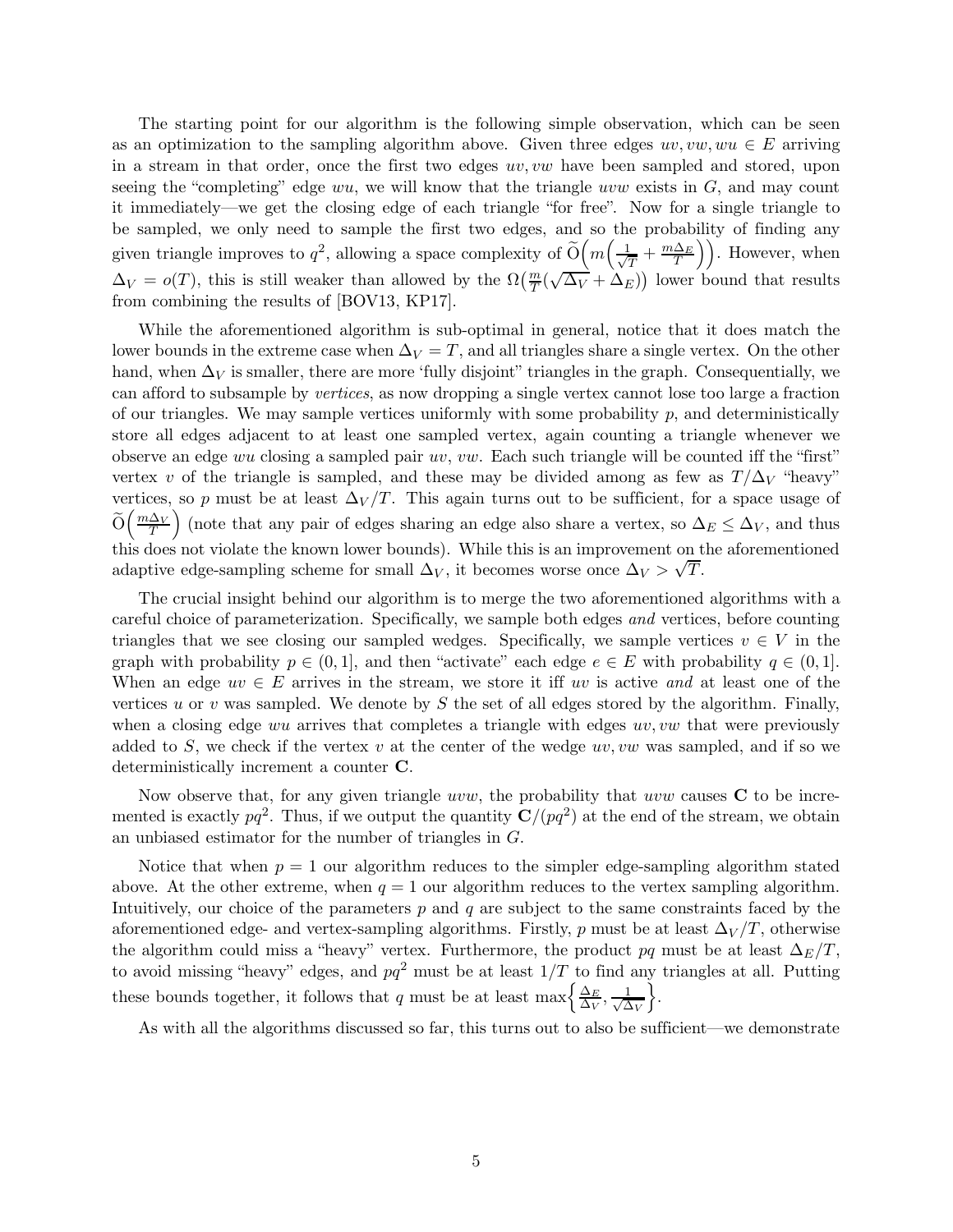that by fixing the sampling parameters<sup>[5](#page-5-0)</sup>

$$
p = \frac{\Delta_V}{T}, \qquad q \ge \max\left\{\frac{\Delta_E}{\Delta_V}, \frac{1}{\sqrt{\Delta_V}}\right\}
$$

we obtain an algorithm using space  $O(\frac{m}{T}(\Delta_E + \sqrt{\Delta_V}) \log n)$  which yields an  $O(T^2)$  variance estimator. We may therefore obtain a  $(1 \pm \varepsilon)$  multiplicative estimate with probability  $1 - \delta$  by using  $O\left(\frac{1}{\epsilon^2}\right)$  $\frac{1}{\varepsilon^2} \log \frac{1}{\delta}$  copies of this algorithm.

Consequentially one obtains an algorithm matching, up to a log factor, the lower bounds of [\[BOV13,](#page-9-5) [KP17\]](#page-10-4), with optimal space usage in terms of  $m, T, \Delta_E, \Delta_V$ .

### 3 The Triangle Counting Algorithm

Let  $G = (V, E)$  be a graph on *n* vertices, received as a stream of undirected edges, adversarially ordered. Let m be the number of edges in the stream. We write the stream as  $\sigma = (\sigma_i)_{i=1}^m$ , with each  $\sigma_i \in E$ . We use T to refer to the number of triangles in G,  $\Delta_E$  to refer to the maximum number of them sharing a single edge, and  $\Delta_V$  the maximum number sharing a single vertex.

**Remark 1.** As with all streaming triangle counting algorithms, our algorithm will need to be parametrized by statistics of the graph that cannot be known exactly without trivializing the problem in our case T,  $\Delta_E$ , and  $\Delta_V$ . However, it will not be necessary to know these exactly—an upper bound on  $\Delta_E$ ,  $\Delta_V$  and a lower bound on T will be sufficient. If these bounds are tight up to a constant, the complexity of our algorithm will be unchanged, otherwise replace the parameters  $T$ ,  $\Delta_E$ ,  $\Delta_V$  with the respective upper and lower bounds.

#### 3.1 Description of the Algorithm

We begin by choosing two hash functions  $f: V \to \{0,1\}$  and  $g: E \to \{0,1\}$ , which will serve as our "vertex sampling" and "edge sampling" functions, respectively. We choose f to be pair-wise independent. g will only be evaluated at most once for each edge, and so we may choose it to be fully independent. We pick the two functions  $f, g$  such that

$$
\mathbb{E}[\mathbf{f}(v)] = p
$$

for each  $v \in V$  and

$$
\mathbb{E}[\mathbf{g}(e)] = q
$$

for each  $e \in E$ , where p, q are parameters to be set later. Such a hash function f can be generated by taking a two-wise independent function  $h: V \to [M]$ , where  $M = \text{poly}(n)$  is a sufficiently large multiple of  $1/p$ , and setting  $f(v) = 1$  whenever  $h(v) \leq pM$  (one can construct g similarly using a four-wise independent hash function). Such functions can be generated and stored in at most  $O(\log n)$  bits of space [\[CW79\]](#page-9-11).

The algorithm will be simple: sample vertices with probability  $p$ , sample incident edges with probability q. The formal description is given below in Algorithm [1.](#page-6-0)

<span id="page-5-0"></span><sup>&</sup>lt;sup>5</sup>As mentioned earlier,  $\Delta_E \leq \Delta_V$ , while  $\Delta_V \leq T$  holds trivially. Thus p, q are valid probabilities.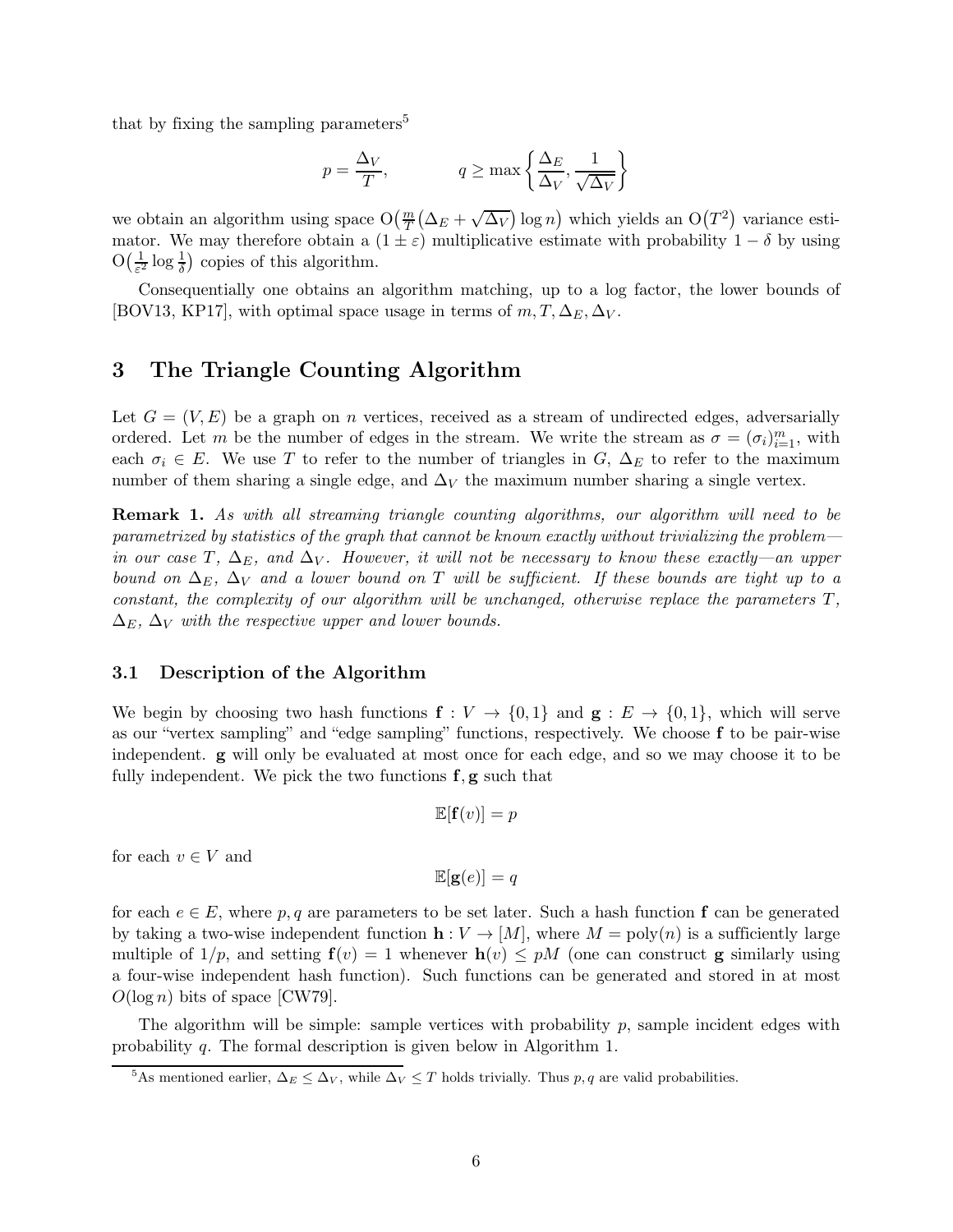<span id="page-6-0"></span>Algorithm 1 Triangle Counting Algorithm

1: procedure TRIANGLECOUNTING $(p, q)$ 2:  $S \leftarrow \emptyset$ <br>3:  $\overline{\mathbf{T}} \leftarrow 0$ 3:  $\overline{T} \leftarrow 0$ <br>4: for eac for each update  $wv$  do 5: for  $u \in V$  do<br>6: if  $f(u) > 0$ if  $f(u) > 0 \wedge uv, uw \in S$  then 7:  $\overline{\mathbf{T}} \mathbf{+} = 1/pq^2$ 8: end if 9: end for 10: **if**  $g(wv)(f(w) + f(v)) > 0$  then 11:  $S \leftarrow S \cup \{wv\}$ <br>12: **end if** end if 13: end for 14: return  $\overline{T}$ . 15: end procedure

#### 3.2 Analysis of the Algorithm

<span id="page-6-2"></span>**Lemma 2.** This algorithm uses  $O(mpq \log n)$  bits of space.

*Proof.* Besides an  $O(\log n)$  sized counter and the hash function **f** (**g** is never evaluated more than once for an edge and thus does not need to be stored), the algorithm maintains a set of edges. Each edge will be kept with probability at most  $2pq$  and takes  $O(\log n)$  space to store, so the result follows.  $\Box$ 

We will write  $T_{uvw}$  for the variable that is 1 if uvw is a triangle in G with its edges arriving in the order  $(uv, uw, vw)$ , and 0 otherwise, and so

$$
T = \sum_{(u,v,w)\in V^3} T_{uvw}.
$$

We will write  $\overline{T}_{uvw}$  for the random variable that is  $1/pq^2$  if  $T_{uvw} = 1$  and  $\mathbf{f}(u)\mathbf{g}(uv)\mathbf{g}(uw) = 1$ , and 0 otherwise. We will therefore have

$$
\overline{\mathbf{T}} = \sum_{(u,v,w) \in V^3} \overline{\mathbf{T}}_{uvw}.
$$

<span id="page-6-1"></span>Lemma 3.

*Proof.* For any  $(u, v, w)$ ,  $\mathbf{f}(u)\mathbf{g}(uv)\mathbf{g}(uw) = 1$  with probability  $pq^2$ , so  $\mathbb{E}[\overline{\mathbf{T}}_{uvw}] = T_{uvw}$ . Therefore,

 $\mathbb{E}[\overline{\mathbf{T}}] = T.$ 

$$
\mathbb{E}[\overline{\mathbf{T}}] = \sum_{(u,v,w)\in V^3} \mathbb{E}[\overline{\mathbf{T}}_{uvw}]
$$

$$
= \sum_{(u,v,w)\in V^3} T_{uvw}
$$

$$
= T
$$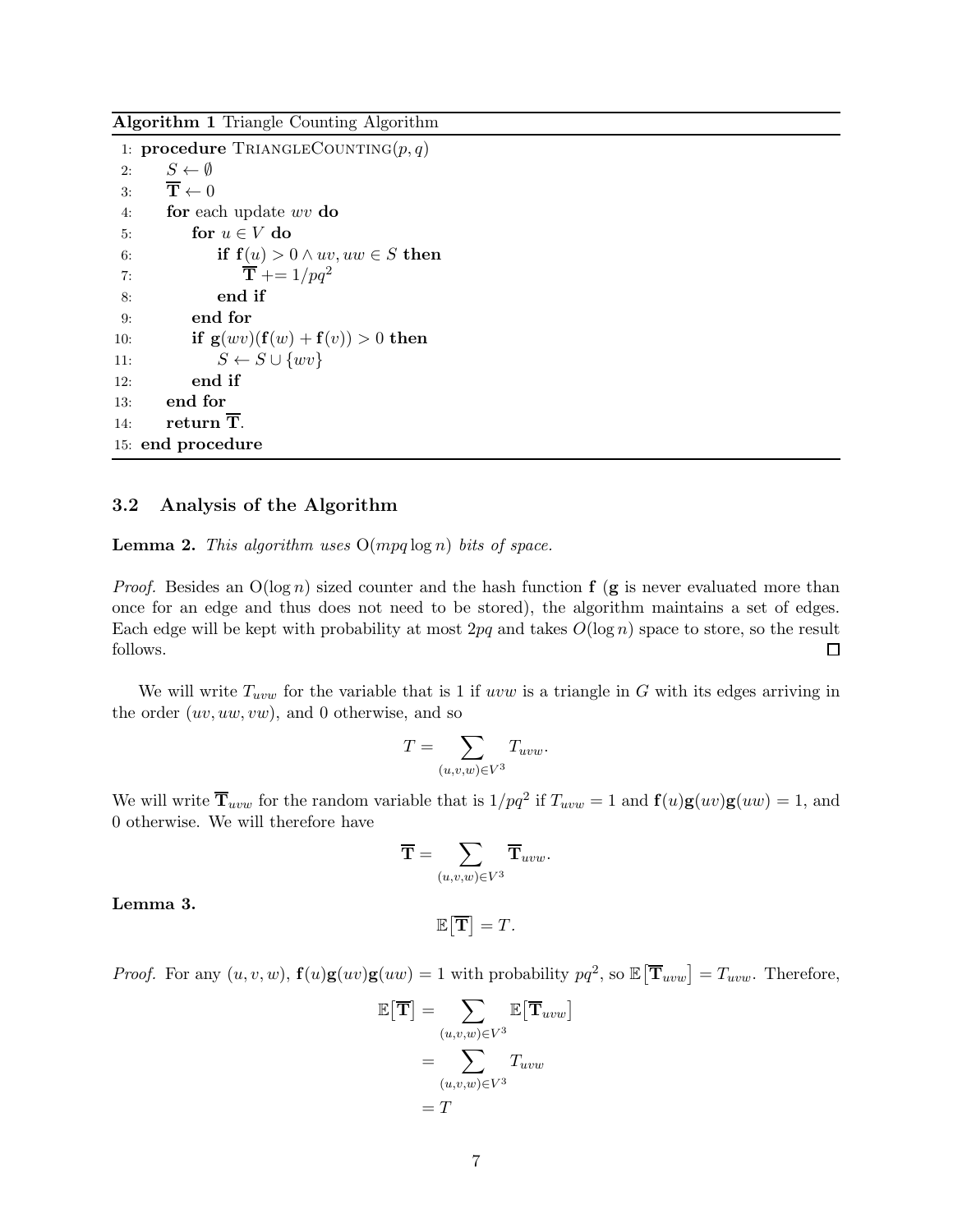#### <span id="page-7-0"></span>Lemma 4.

$$
\text{Var}\left(\overline{\mathbf{T}}\right) \le T/pq^2 + T\Delta_E/pq + T\Delta_V/p.
$$

*Proof.* Consider any (ordered) pair of triples  $(u, v, w), (x, y, z) \in V^3$  such that  $T_{uvw}T_{xyz} = 1$ .

If  $(u, v, w) = (x, y, z)$ ,  $\overline{T}_{uvw}\overline{T}_{xyz} = 1/p^2q^4$  with probability  $pq^2$  and 0 otherwise, so

$$
\mathbb{E}\big[\overline{\mathbf{T}}_{uvw}\overline{\mathbf{T}}_{xyz}\big]=\mathbb{E}\Big[\overline{\mathbf{T}}_{uvw}^2\Big]=1/pq^2.
$$

At most T such pairs of triples can exist.

Now, if  $|\{uv, uw\} \cap \{xy, xz\}| = 1$ , then  $u = x$  and so  $\overline{T}_{uvw}\overline{T}_{xyz} = 1/p^2q^4$  iff  $f(u) = 1$  and  $g(e) = 1$  for all e in the size-3 set  $\{uv, uw, xy, xz\}$ , which happens with probability  $pq^3$ , and so

$$
\mathbb{E}\big[\overline{\mathbf{T}}_{uvw}\overline{\mathbf{T}}_{xyz}\big]=1/pq.
$$

Each triangle has at most  $\Delta_E$  other triangles it shares an edge with, so there are at most  $T\Delta_E$ such pairs.

If  $\{uv, uw\} \cap \{xy, xz\} = \emptyset$  but  $u = x$ , then  $\overline{T}_{uvw}\overline{T}_{xyz} = 1/p^2q^4$  iff  $\mathbf{f}(u) = 1$  and  $\mathbf{g}(e) = 1$  for all e in the size-4 set  $\{uv, uw, xy, xz\}$ , which happens with probability  $pq<sup>4</sup>$ , and so

$$
\mathbb{E}\big[\overline{\mathbf{T}}_{uvw}\overline{\mathbf{T}}_{xyz}\big]=1/p.
$$

Each triangle has at most  $\Delta_V$  other triangles it shares a vertex with, so there are at most  $T\Delta_V$ such pairs.

Finally, if  $\{u, v, w\} \cap \{x, y, z\} = \emptyset$ , then  $\overline{T}_{uvw}\overline{T}_{xyz} = 1/p^2q^4$  iff  $f(u) = 1$ ,  $f(x) = 1$ , and  $g(e) = 1$ for all e in the size-4 set  $\{uv, uw, xy, xz\}$ , which happens with probability  $p^2q^4$ , and so

$$
\mathbb{E}\big[\overline{\mathbf{T}}_{uvw}\overline{\mathbf{T}}_{xyz}\big]=1.
$$

At most  $T^2$  such pairs can exist. Therefore,

$$
\mathbb{E}\left[\overline{\mathbf{T}}^{2}\right] = \sum_{(u,v,w)\in V^{3}} \sum_{(x,y,z)\in V^{3}} \mathbb{E}\left[\overline{\mathbf{T}}_{uvw}\overline{\mathbf{T}}_{xyz}\right]
$$
\n
$$
= \sum_{(u,v,w)\in V^{3}} \mathbb{E}\left[\overline{\mathbf{T}}_{uvw}^{2}\right] + \sum_{(u,v,w)\in V^{3}} \left(\sum_{\substack{(x,y,z)\in V^{3} \ | \{uv,uw\}\cap\{xy,xz\} = 1}} \mathbb{E}\left[\overline{\mathbf{T}}_{uvw}\overline{\mathbf{T}}_{xyz}\right] + \sum_{\substack{(x,y,z)\in V^{3} \ | \ uv,uw\}\cap\{xy,xz\} = 0}} \mathbb{E}\left[\overline{\mathbf{T}}_{uvw}\overline{\mathbf{T}}_{xyz}\right] + \sum_{\substack{(x,y,z)\in V^{3} \ | \ uv,uv\}\cap\{x,y,z\} = \emptyset}} \mathbb{E}\left[\overline{\mathbf{T}}_{uvw}\overline{\mathbf{T}}_{xyz}\right] + \sum_{\substack{(x,y,z)\in V^{3} \ | \ uv,uv\}\cap\{x,y,z\} = \emptyset}} \mathbb{E}\left[\overline{\mathbf{T}}_{uvw}\overline{\mathbf{T}}_{xyz}\right]
$$

by adding the previously established bounds for all four kinds of pair. The lemma then follows from the fact that  $\text{Var}\left(\overline{\mathbf{T}}\right) = \mathbb{E}\left[\overline{\mathbf{T}}^2\right] - \mathbb{E}\left[\overline{\mathbf{T}}\right]^2 = \mathbb{E}\left[\overline{\mathbf{T}}^2\right] - T^2.$  $\Box$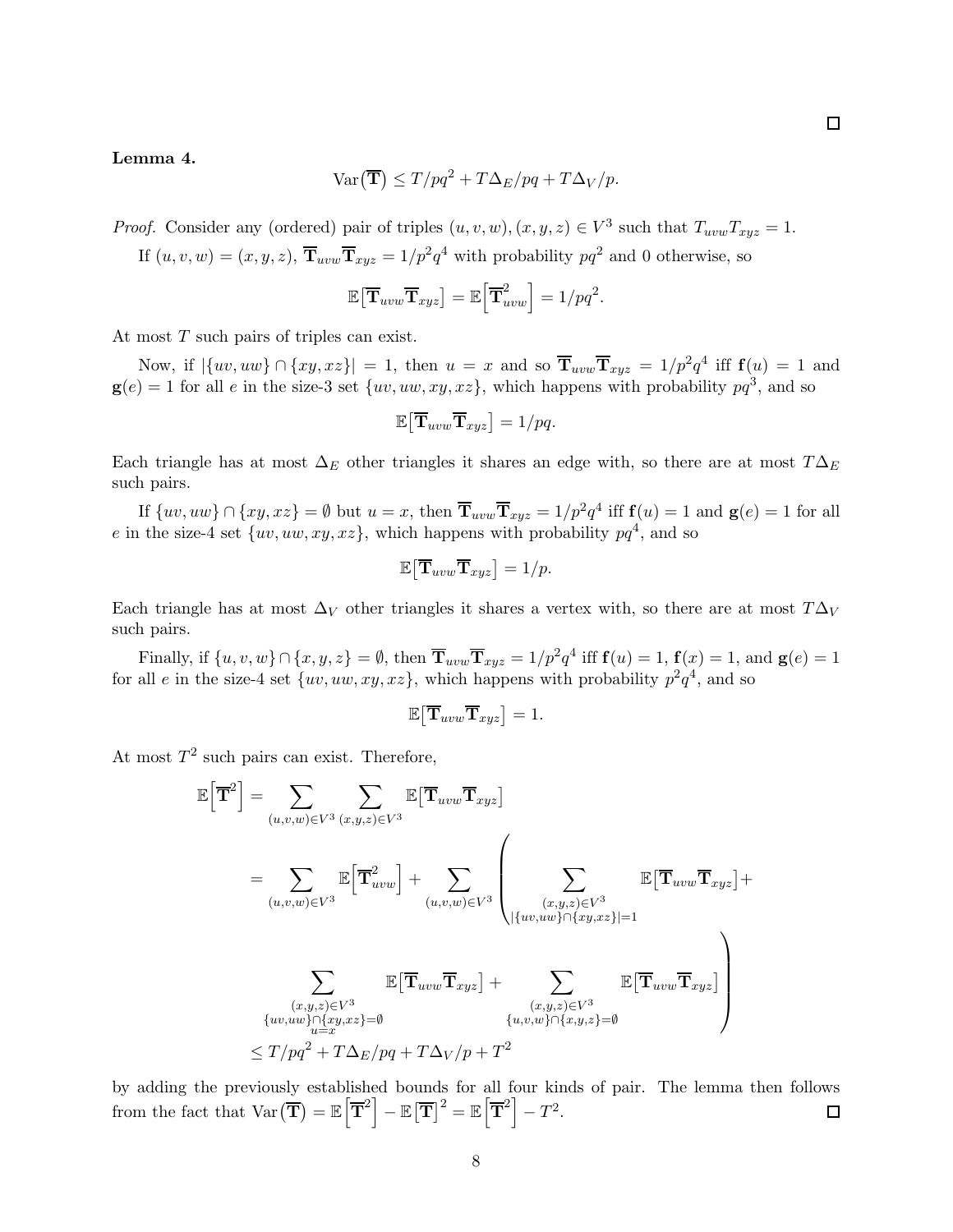We may now prove Theorem [1.1.](#page-2-1)

**Theorem 1.1.** For every  $\varepsilon, \delta \in (0,1)$ , there is an algorithm for insertion-only graph streams that approximates the number of triangles in a graph G to  $\varepsilon T$  accuracy with probability  $1-\delta$ , using

$$
\mathcal{O}\!\left(\frac{m}{T}\left(\Delta_E + \sqrt{\Delta_V}\right)\log n \frac{\log\frac{1}{\delta}}{\varepsilon^2}\right)
$$

bits of space, where m is the number of edges in G, T the number of triangles,  $\Delta_E$  the maximum number of triangles which share a single edge, and  $\Delta_V$  the maximum number of triangles which share a single vertex.

*Proof.* We may assume  $\Delta_V$  (more specifically, the upper bound we have on it) is at least 1, as otherwise we already know G to be triangle-free. By Lemmas [3](#page-6-1) and [4,](#page-7-0) we can set  $p = \Delta_V/T$ .  $q = \max\left\{\frac{\Delta_E}{\Delta_V}, \frac{1}{\sqrt{\Delta_V}}\right\}$  and run Algorithm [1](#page-6-0) to obtain an estimator with expectation T and variance at most 3T<sup>2</sup>. (These will give valid probabilities, as  $\Delta_V \leq T$  by definition, and  $\Delta_E$  is at least  $\Delta_V$ , as any pair of triangles sharing an edge also share a vertex.) By Lemma [2,](#page-6-2) this will take  $\mathcal{O}\left(\frac{m}{T}\left(\Delta_E + \sqrt{\Delta_V}\right) \log n\right)$  space.

Repeating this  $36/\varepsilon^2$  times and taking the mean will give an estimator with expectation T and variance at most  $\epsilon T^2/2$ . We can then repeat this  $O(\log \frac{1}{\delta})$  times and take the median to get an estimator that will be within  $\varepsilon T$  of T with probability  $1 - \delta$ .  $\Box$ 

### 4 Conclusion

We resolve the complexity of triangle counting in the insertion-only streaming model, in terms of the well-studied natural graph parameters  $m, T, \Delta_E, \Delta_V$ . The results of [\[KKP18\]](#page-10-5) resolved this problem for the *linear sketching* model, and a result of [\[LNW14\]](#page-10-6) states that, under certain conditions, turnstile streaming algorithms are equivalent to linear sketches, suggesting that the algorithm of [\[KP17\]](#page-10-4) is optimal for turnstile streams as well. However, [\[KP20\]](#page-10-7) showed that an insertiononly algorithm of [\[JG05\]](#page-10-0) can be converted into a turnstile streaming algorithm provided that, for instance, the length of the stream is reasonably constrained (with the number of insertions and deletions no more than  $O(1)$  times the final size of the graph). It remains open whether this algorithm can be converted into a turnstile algorithm under such constraints, or whether the bounded-stream turnstile complexity of triangle counting is somewhere between insertion-only and linear sketching.

Another natural question is about the choice of parameters—the algorithm of [\[PT12\]](#page-10-3) is optimal in terms of m, T, and  $\Delta_E$ , but not when the parameter  $\Delta_V$  is considered. Are there natural extensions of the parametrization that allow for better results? The results of [\[KP17\]](#page-10-4) include a proof of instance-optimality for a restricted subclass of non-adaptive sampling algorithms, but for more general algorithms it is clear that there are at least *unnatural* extensions of the parametrization that help. For instance, if all the edges of a graph are guaranteed to belong to high-degree vertices, but all the triangles belong to low-degree vertices, a simple filtering strategy allows an improvement.

In particular, the lower bound instances of [\[BOV13,](#page-9-5) [KP17\]](#page-10-4) are both sparse graphs, and so cannot be constructed if n is constrained to be small relative to m or  $T$ . For the most dense graphs (with  $\Theta(n^2)$  edges and  $\Theta(n^3)$  triangles) our algorithm and the algorithm of [\[KP17\]](#page-10-4) are already trivially optimal up to log factors, since they use only  $polylog(n)$  bits. However, the complexity landscape for more general dense graphs remains open.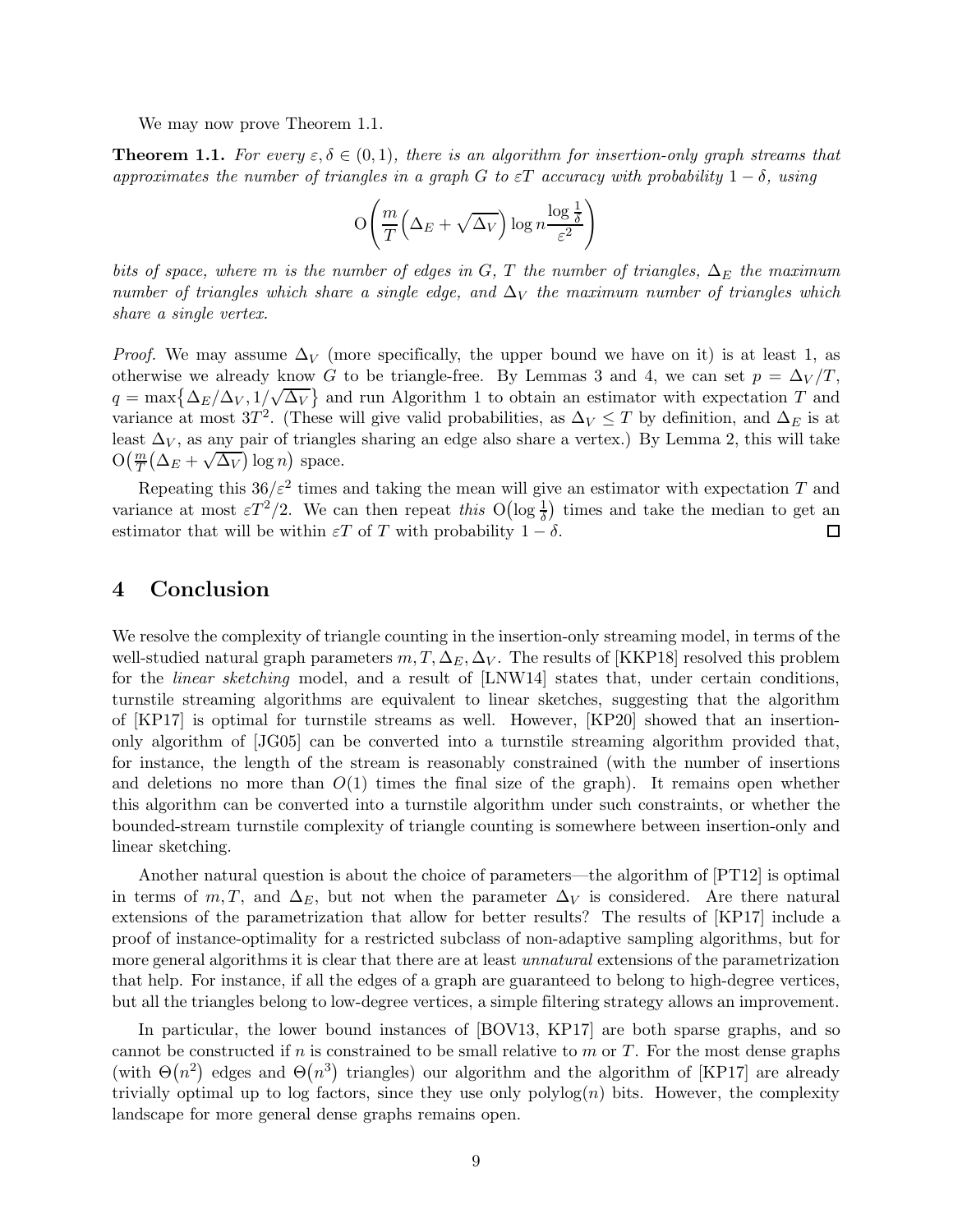## References

- <span id="page-9-10"></span>[AKK19] Sepehr Assadi, Michael Kapralov, and Sanjeev Khanna. A simple sublinear-time algorithm for counting arbitrary subgraphs via edge sampling. In Avrim Blum, editor, 10th Innovations in Theoretical Computer Science Conference, ITCS 2019, January 10- 12, 2019, San Diego, California, USA, volume 124 of LIPIcs, pages 6:1–6:20. Schloss Dagstuhl - Leibniz-Zentrum für Informatik, 2019.
- <span id="page-9-2"></span>[BBCG08] Luca Becchetti, Paolo Boldi, Carlos Castillo, and Aristides Gionis. Efficient semistreaming algorithms for local triangle counting in massive graphs. In Proceedings of the 14th ACM SIGKDD International Conference on Knowledge Discovery and Data Mining, KDD '08, pages 16–24, New York, NY, USA, 2008. ACM.
- <span id="page-9-8"></span>[BC17] Suman K. Bera and Amit Chakrabarti. Towards Tighter Space Bounds for Counting Triangles and Other Substructures in Graph Streams. In 34th Symposium on Theoretical Aspects of Computer Science (STACS 2017), volume 66 of Leibniz International Proceedings in Informatics (LIPIcs), pages 11:1–11:14, Dagstuhl, Germany, 2017. Schloss Dagstuhl–Leibniz-Zentrum fuer Informatik.
- <span id="page-9-4"></span>[BFL+06] Luciana S Buriol, Gereon Frahling, Stefano Leonardi, Alberto Marchetti-Spaccamela, and Christian Sohler. Counting triangles in data streams. In Proceedings of the twentyfifth ACM SIGMOD-SIGACT-SIGART symposium on Principles of database systems, pages 253–262. ACM, 2006.
- <span id="page-9-0"></span>[BHLP11] Jonathan W. Berry, Bruce Hendrickson, Randall A. LaViolette, and Cynthia A. Phillips. Tolerating the community detection resolution limit with edge weighting. Phys. Rev. E, 83:056119, May 2011.
- <span id="page-9-3"></span>[BKS02] Ziv Bar-Yossef, Ravi Kumar, and D. Sivakumar. Reductions in streaming algorithms, with an application to counting triangles in graphs. In *Proceedings of the Thirteenth* Annual ACM-SIAM Symposium on Discrete Algorithms, SODA '02, pages 623–632, Philadelphia, PA, USA, 2002. Society for Industrial and Applied Mathematics.
- <span id="page-9-5"></span>[BOV13] Vladimir Braverman, Rafail Ostrovsky, and Dan Vilenchik. How hard is counting triangles in the streaming model? In Automata, Languages, and Programming, pages 244–254. Springer, 2013.
- <span id="page-9-7"></span>[CJ14] Graham Cormode and Hossein Jowhari. A second look at counting triangles in graph streams. Theoretical Computer Science, 552:44–51, 2014.
- <span id="page-9-6"></span>[CJ19] Graham Cormode and Hossein Jowhari.  $L_p$  samplers and their applications: A survey. ACM Comput. Surv., 52(1), February 2019.
- <span id="page-9-11"></span>[CW79] J Lawrence Carter and Mark N Wegman. Universal classes of hash functions. Journal of computer and system sciences, 18(2):143–154, 1979.
- <span id="page-9-9"></span>[ELRS15] Talya Eden, Amit Levi, Dana Ron, and C. Seshadhri. Approximately counting triangles in sublinear time. In Proceedings of the 56th FOCS, pages 614–633. IEEE, 2015.
- <span id="page-9-1"></span>[EM02] Jean-Pierre Eckmann and Elisha Moses. Curvature of co-links uncovers hidden thematic layers in the world wide web. Proceedings of the National Academy of Sciences, 99(9):5825–5829, 2002.